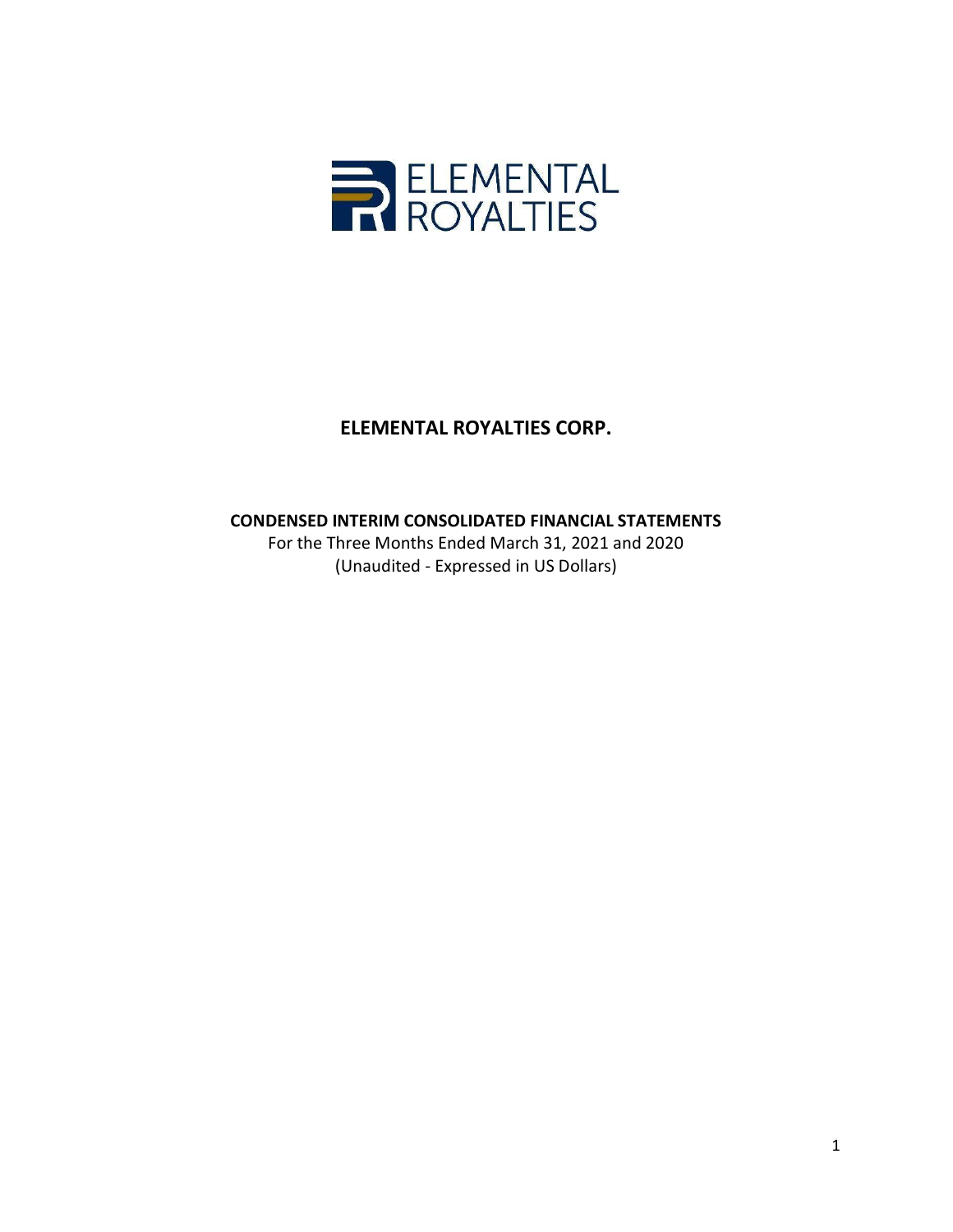#### NOTICE OF NO AUDITOR REVIEW OF

#### COMPARATIVE PERIOD CONDENSED INTERIM CONSOLIDATED FINANCIAL STATEMENTS

Under National Instrument 51-102, Part 4, subsection 4.3(3)(a), if an auditor has not performed a review of the interim financial statements, they must be accompanied by a notice indicating that the financial statements have not been reviewed by an auditor. The accompanying unaudited condensed interim consolidated financial statements of Elemental Royalties Corp. (the "Company") for the three months ended March 31, 2021 and 2020, have been prepared by and are the responsibility of the Company's management.

The Company's independent auditor has not performed a review of the condensed interim financial position as at March 31, 2020, and the comparative condensed interim consolidated statements of loss and comprehensive loss, changes in equity and cash flow for the three-month period then ended and the related notes in accordance with standards established by the Chartered Professional Accountants of Canada ("CPA Canada") for a review of interim financial statements by an entity's auditor.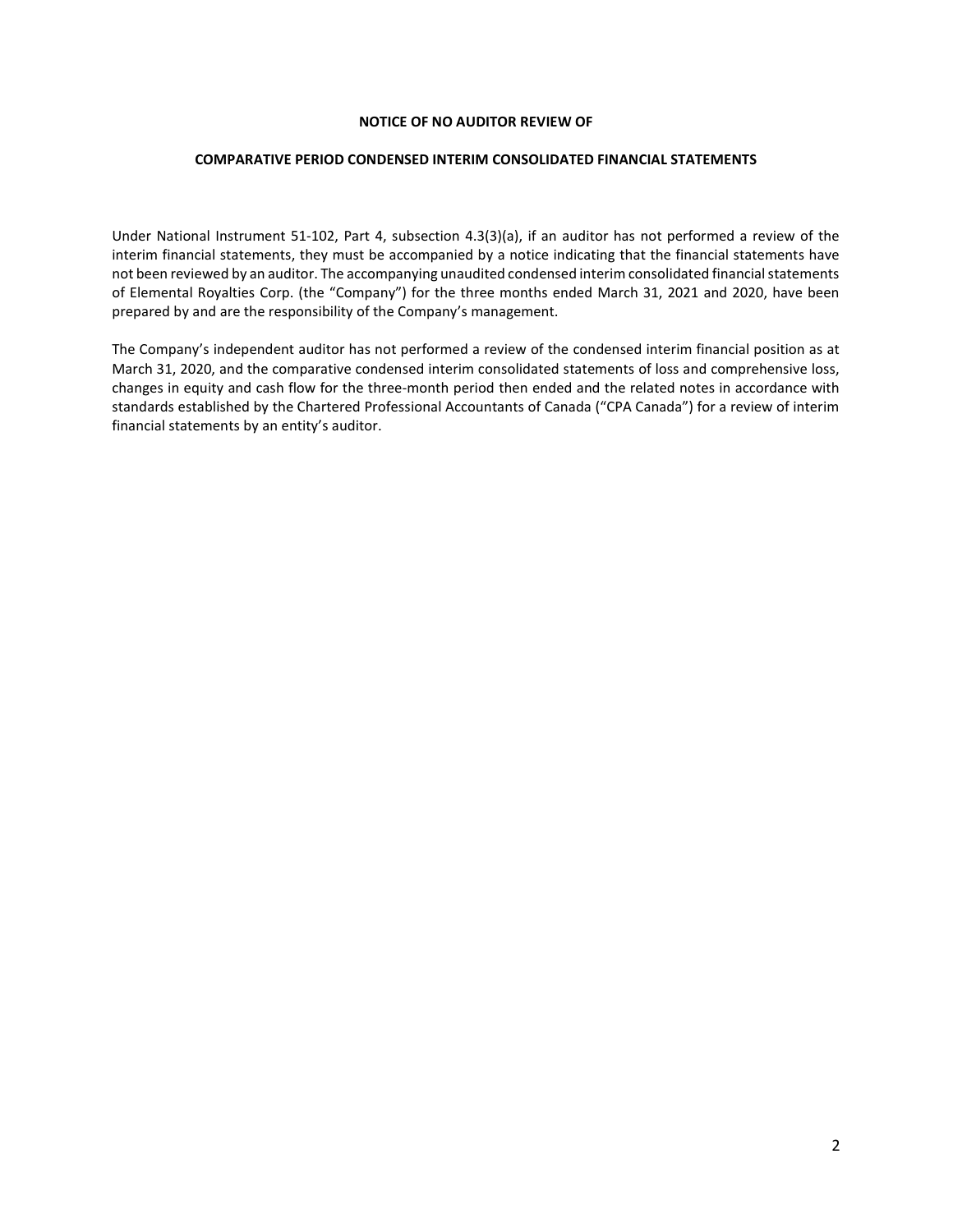# (Formerly "Fengro Industries Corp.") CONDENSED INTERIM CONSOLIDATED STATEMENTS OF FINANCIAL POSITION (Unaudited - Expressed in US Dollars)

|                                                        |              | March 31,   | December 31, |
|--------------------------------------------------------|--------------|-------------|--------------|
|                                                        |              | 2021        | 2020         |
|                                                        | <b>Notes</b> | \$          | \$           |
| <b>Assets</b>                                          |              |             |              |
| <b>Current assets</b>                                  |              |             |              |
| Cash and cash equivalents                              |              | 6,572,585   | 10,920,888   |
| Accounts receivable                                    | 3            | 912,237     | 1,103,831    |
| Prepaid expenses and other current assets              |              | 321,931     | 112,905      |
| <b>Total current assets</b>                            |              | 7,806,753   | 12,137,624   |
|                                                        |              |             |              |
| <b>Non-current assets</b>                              |              |             |              |
| Deferred acquisition costs                             | 4            |             | 108,447      |
| Deferred financing costs                               | 5            |             | 153,390      |
| Royalty interests                                      | 4            | 70,467,584  | 15,645,301   |
| Total non-current assets                               |              | 70,467,584  | 15,907,138   |
| <b>Total assets</b>                                    |              | 78,274,337  | 28,044,762   |
|                                                        |              |             |              |
| <b>Liabilities</b>                                     |              |             |              |
| <b>Current liabilities</b>                             |              |             |              |
| Accounts payable and accrued liabilities               |              | 527,667     | 1,135,066    |
| Borrowings                                             | 5            |             | $\mathbf{1}$ |
| <b>Total current liabilities</b>                       |              | 527,667     | 1,135,067    |
|                                                        |              |             |              |
| <b>Non-current liabilities</b>                         |              |             |              |
| <b>Borrowings</b>                                      | 5            | 24,033,816  |              |
| Total non-current liabilities                          |              | 24,033,816  |              |
| <b>Total liabilities</b>                               |              | 24,561,483  | 1,135,067    |
|                                                        |              |             |              |
| <b>Equity</b>                                          |              |             |              |
| Share capital                                          | 6            | 56,436,769  | 28,791,726   |
| Contributed surplus                                    |              | 1,320,452   | 1,078,494    |
| Accumulated other comprehensive (loss) income ("AOCI") |              | 38,742      | 40,183       |
| Deficit                                                |              | (4,083,109) | (3,000,708)  |
| <b>Total equity</b>                                    |              | 53,712,854  | 26,909,695   |
|                                                        |              |             |              |
| <b>Total liabilities and equity</b>                    |              | 78,274,337  | 28,044,762   |

Commitments (Note 10) Subsequent events (Note 11)

Approved by the Board of Directors on May 26 2021

| "Frederick Bell" | Director | "Martin Turenne" | Director |
|------------------|----------|------------------|----------|
| Frederick Bell   |          | Martin Turenne   |          |

The accompanying notes are an integral part of these condensed interim consolidated financial statements.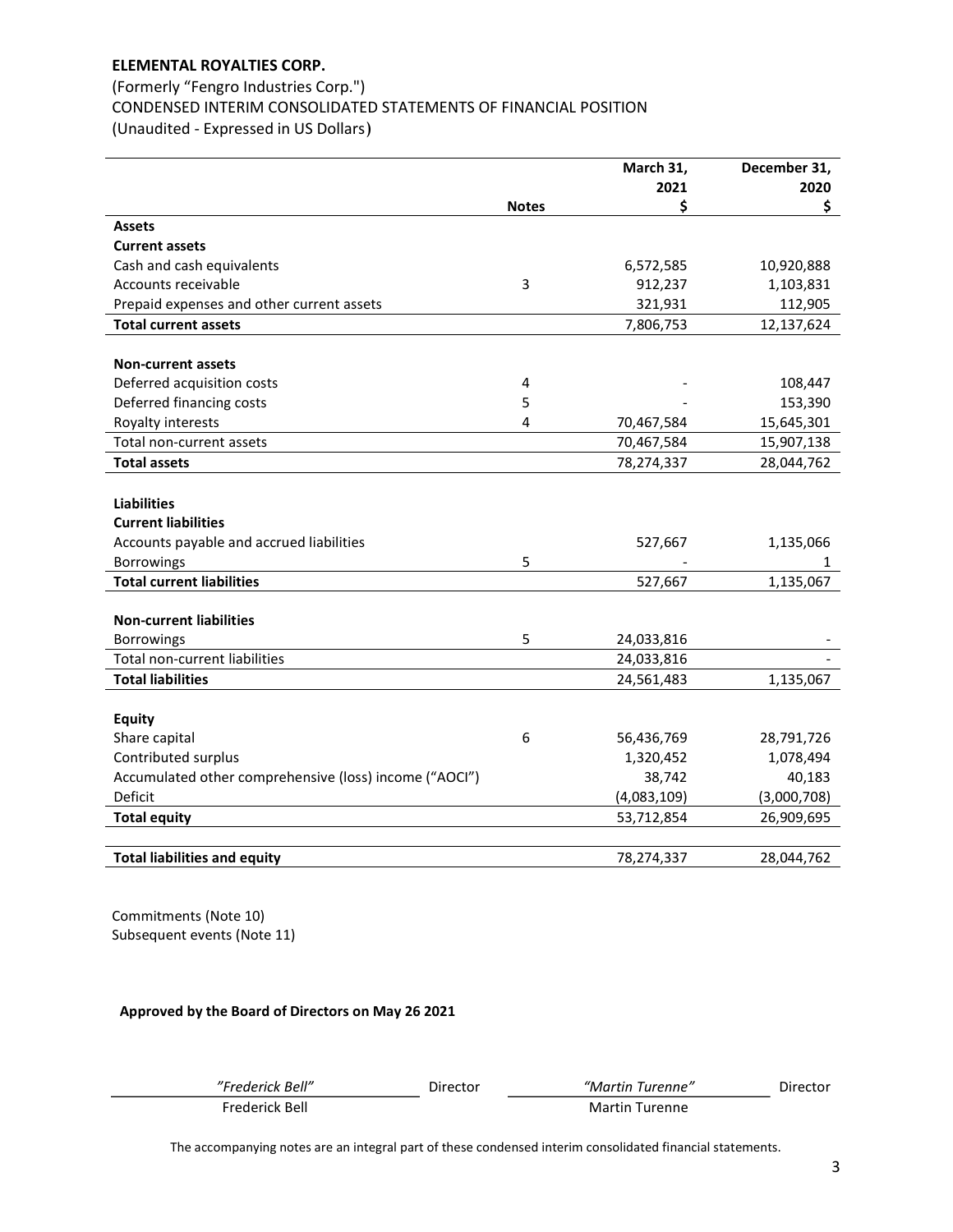CONDENSED INTERIM CONSOLIDATED STATEMENTS OF LOSS AND COMPREHENSIVE LOSS For the three months ended March 31, 2021 and 2020 (Unaudited - Expressed in US Dollars)

| \$<br>\$<br><b>Notes</b><br>Revenue from royalty interests<br>$\overline{4}$<br>1,148,405<br>1,212,663<br>Depletion of royalty interests<br>$\overline{4}$<br>(422, 647)<br>(411, 210)<br><b>Gross profit</b><br>801,453<br>725,758<br>7<br>General and administrative expenses<br>(343, 774)<br>(177, 076)<br>Project evaluation expenses<br>7<br>(180, 166)<br>(75, 499)<br>Share-based compensation expense<br>6(c), 8<br>(58, 108)<br>(241, 958)<br>(Loss) income from operations<br>(40, 140)<br>490,770<br>Other income and expenses<br>Interest income<br>7,410<br>(719, 270)<br>Interest and finance expenses<br>5<br>(639, 877)<br>Foreign exchange (loss) gain<br>(44, 583)<br>9,611<br>Loss before income taxes<br>(139, 496)<br>(796, 583)<br>(239, 806)<br>(285, 818)<br>Tax expense<br>Net loss for the period<br>(1,082,401)<br>(379, 302)<br>Other comprehensive income (loss)<br>Items that may be reclassified subsequently to profit and<br>loss:<br>(1, 441)<br>Foreign currency translation adjustment<br>(54,099)<br>Other comprehensive loss<br>(1, 441)<br>(54,099)<br><b>Total comprehensive loss</b><br>(1,083,842)<br>(433, 401)<br>Loss per share - basic and diluted<br>(0.02)<br>(0.02)<br>Weighted average number of shares outstanding - basic<br>and diluted<br>58,660,926<br>21,136,749 |  | 2021 | 2020 |
|---------------------------------------------------------------------------------------------------------------------------------------------------------------------------------------------------------------------------------------------------------------------------------------------------------------------------------------------------------------------------------------------------------------------------------------------------------------------------------------------------------------------------------------------------------------------------------------------------------------------------------------------------------------------------------------------------------------------------------------------------------------------------------------------------------------------------------------------------------------------------------------------------------------------------------------------------------------------------------------------------------------------------------------------------------------------------------------------------------------------------------------------------------------------------------------------------------------------------------------------------------------------------------------------------------------------------|--|------|------|
|                                                                                                                                                                                                                                                                                                                                                                                                                                                                                                                                                                                                                                                                                                                                                                                                                                                                                                                                                                                                                                                                                                                                                                                                                                                                                                                           |  |      |      |
|                                                                                                                                                                                                                                                                                                                                                                                                                                                                                                                                                                                                                                                                                                                                                                                                                                                                                                                                                                                                                                                                                                                                                                                                                                                                                                                           |  |      |      |
|                                                                                                                                                                                                                                                                                                                                                                                                                                                                                                                                                                                                                                                                                                                                                                                                                                                                                                                                                                                                                                                                                                                                                                                                                                                                                                                           |  |      |      |
|                                                                                                                                                                                                                                                                                                                                                                                                                                                                                                                                                                                                                                                                                                                                                                                                                                                                                                                                                                                                                                                                                                                                                                                                                                                                                                                           |  |      |      |
|                                                                                                                                                                                                                                                                                                                                                                                                                                                                                                                                                                                                                                                                                                                                                                                                                                                                                                                                                                                                                                                                                                                                                                                                                                                                                                                           |  |      |      |
|                                                                                                                                                                                                                                                                                                                                                                                                                                                                                                                                                                                                                                                                                                                                                                                                                                                                                                                                                                                                                                                                                                                                                                                                                                                                                                                           |  |      |      |
|                                                                                                                                                                                                                                                                                                                                                                                                                                                                                                                                                                                                                                                                                                                                                                                                                                                                                                                                                                                                                                                                                                                                                                                                                                                                                                                           |  |      |      |
|                                                                                                                                                                                                                                                                                                                                                                                                                                                                                                                                                                                                                                                                                                                                                                                                                                                                                                                                                                                                                                                                                                                                                                                                                                                                                                                           |  |      |      |
|                                                                                                                                                                                                                                                                                                                                                                                                                                                                                                                                                                                                                                                                                                                                                                                                                                                                                                                                                                                                                                                                                                                                                                                                                                                                                                                           |  |      |      |
|                                                                                                                                                                                                                                                                                                                                                                                                                                                                                                                                                                                                                                                                                                                                                                                                                                                                                                                                                                                                                                                                                                                                                                                                                                                                                                                           |  |      |      |
|                                                                                                                                                                                                                                                                                                                                                                                                                                                                                                                                                                                                                                                                                                                                                                                                                                                                                                                                                                                                                                                                                                                                                                                                                                                                                                                           |  |      |      |
|                                                                                                                                                                                                                                                                                                                                                                                                                                                                                                                                                                                                                                                                                                                                                                                                                                                                                                                                                                                                                                                                                                                                                                                                                                                                                                                           |  |      |      |
|                                                                                                                                                                                                                                                                                                                                                                                                                                                                                                                                                                                                                                                                                                                                                                                                                                                                                                                                                                                                                                                                                                                                                                                                                                                                                                                           |  |      |      |
|                                                                                                                                                                                                                                                                                                                                                                                                                                                                                                                                                                                                                                                                                                                                                                                                                                                                                                                                                                                                                                                                                                                                                                                                                                                                                                                           |  |      |      |
|                                                                                                                                                                                                                                                                                                                                                                                                                                                                                                                                                                                                                                                                                                                                                                                                                                                                                                                                                                                                                                                                                                                                                                                                                                                                                                                           |  |      |      |
|                                                                                                                                                                                                                                                                                                                                                                                                                                                                                                                                                                                                                                                                                                                                                                                                                                                                                                                                                                                                                                                                                                                                                                                                                                                                                                                           |  |      |      |
|                                                                                                                                                                                                                                                                                                                                                                                                                                                                                                                                                                                                                                                                                                                                                                                                                                                                                                                                                                                                                                                                                                                                                                                                                                                                                                                           |  |      |      |
|                                                                                                                                                                                                                                                                                                                                                                                                                                                                                                                                                                                                                                                                                                                                                                                                                                                                                                                                                                                                                                                                                                                                                                                                                                                                                                                           |  |      |      |
|                                                                                                                                                                                                                                                                                                                                                                                                                                                                                                                                                                                                                                                                                                                                                                                                                                                                                                                                                                                                                                                                                                                                                                                                                                                                                                                           |  |      |      |
|                                                                                                                                                                                                                                                                                                                                                                                                                                                                                                                                                                                                                                                                                                                                                                                                                                                                                                                                                                                                                                                                                                                                                                                                                                                                                                                           |  |      |      |
|                                                                                                                                                                                                                                                                                                                                                                                                                                                                                                                                                                                                                                                                                                                                                                                                                                                                                                                                                                                                                                                                                                                                                                                                                                                                                                                           |  |      |      |
|                                                                                                                                                                                                                                                                                                                                                                                                                                                                                                                                                                                                                                                                                                                                                                                                                                                                                                                                                                                                                                                                                                                                                                                                                                                                                                                           |  |      |      |
|                                                                                                                                                                                                                                                                                                                                                                                                                                                                                                                                                                                                                                                                                                                                                                                                                                                                                                                                                                                                                                                                                                                                                                                                                                                                                                                           |  |      |      |
|                                                                                                                                                                                                                                                                                                                                                                                                                                                                                                                                                                                                                                                                                                                                                                                                                                                                                                                                                                                                                                                                                                                                                                                                                                                                                                                           |  |      |      |
|                                                                                                                                                                                                                                                                                                                                                                                                                                                                                                                                                                                                                                                                                                                                                                                                                                                                                                                                                                                                                                                                                                                                                                                                                                                                                                                           |  |      |      |
|                                                                                                                                                                                                                                                                                                                                                                                                                                                                                                                                                                                                                                                                                                                                                                                                                                                                                                                                                                                                                                                                                                                                                                                                                                                                                                                           |  |      |      |
|                                                                                                                                                                                                                                                                                                                                                                                                                                                                                                                                                                                                                                                                                                                                                                                                                                                                                                                                                                                                                                                                                                                                                                                                                                                                                                                           |  |      |      |
|                                                                                                                                                                                                                                                                                                                                                                                                                                                                                                                                                                                                                                                                                                                                                                                                                                                                                                                                                                                                                                                                                                                                                                                                                                                                                                                           |  |      |      |
|                                                                                                                                                                                                                                                                                                                                                                                                                                                                                                                                                                                                                                                                                                                                                                                                                                                                                                                                                                                                                                                                                                                                                                                                                                                                                                                           |  |      |      |
|                                                                                                                                                                                                                                                                                                                                                                                                                                                                                                                                                                                                                                                                                                                                                                                                                                                                                                                                                                                                                                                                                                                                                                                                                                                                                                                           |  |      |      |
|                                                                                                                                                                                                                                                                                                                                                                                                                                                                                                                                                                                                                                                                                                                                                                                                                                                                                                                                                                                                                                                                                                                                                                                                                                                                                                                           |  |      |      |
|                                                                                                                                                                                                                                                                                                                                                                                                                                                                                                                                                                                                                                                                                                                                                                                                                                                                                                                                                                                                                                                                                                                                                                                                                                                                                                                           |  |      |      |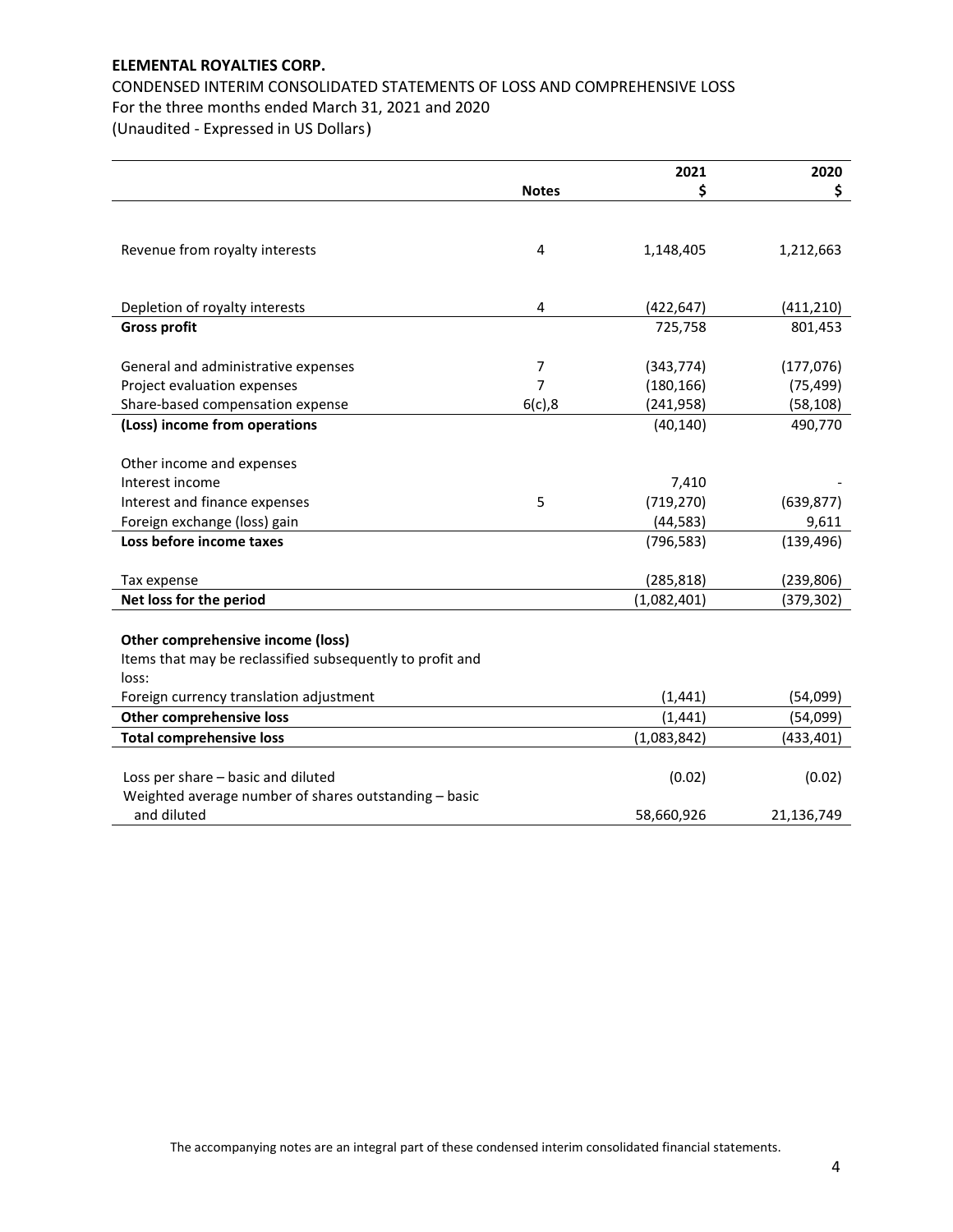# CONDENSED INTERIM CONSOLIDATED STATEMENTS OF CASH FLOWS For the three months ended March 31, 2021 and 2020 (Unaudited - Expressed in US Dollars)

|                                                     | 2021           | 2020         |
|-----------------------------------------------------|----------------|--------------|
|                                                     | \$             | \$.          |
| <b>Operating activities</b>                         |                |              |
| Net loss for the period                             | (1,082,401)    | (379, 302)   |
| Adjustments for:                                    |                |              |
| Depletion of royalty interests                      | 422,647        | 411,210      |
| Foreign exchange                                    | (1, 441)       | (2, 333)     |
| Share-based compensation expense                    | 241,958        | 58,108       |
| Interest and finance expenses                       | 719,270        | 639,877      |
| Interest income                                     | (7, 410)       |              |
|                                                     | 292,623        | 727,560      |
| Changes in non-cash working capital items:          |                |              |
| Accounts receivable                                 | 191,594        | (534, 936)   |
| Prepaid expenses and other current assets           | (209, 026)     | 50,789       |
| Accounts payable and accrued liabilities            | (607, 399)     | (60, 244)    |
| Net cash (used in) provided by operating activities | (332, 208)     | 183,169      |
|                                                     |                |              |
| <b>Investing activities</b>                         |                |              |
| Interest received                                   | 7,410          |              |
| Purchase of royalty interests                       | (40, 136, 483) | (11,003,953) |
| Cash used in investing activities                   | (40, 129, 073) | (11,003,953) |
|                                                     |                |              |
| <b>Financing activities</b>                         |                |              |
| Proceeds from issue of shares                       | 12,666,817     | 358,229      |
| Share issue costs                                   | (740, 558)     |              |
| Interest paid                                       | (645, 834)     | (260, 368)   |
| Proceeds from borrowings, net of fees paid in cash  | 24,832,554     | 10,482,000   |
| Repayment of borrowings                             | (1)            |              |
| Net cash provided by financing activities           | 36,112,978     | 10,579,861   |
|                                                     |                |              |
| Change in cash and cash equivalents                 | (4,348,303)    | (240, 923)   |
| Cash and cash equivalents, beginning of the period  | 10,920,888     | 812,572      |
| Cash and cash equivalents, end of the period        | 6,572,585      | 571,649      |

Supplemental cash flow information (Note 9)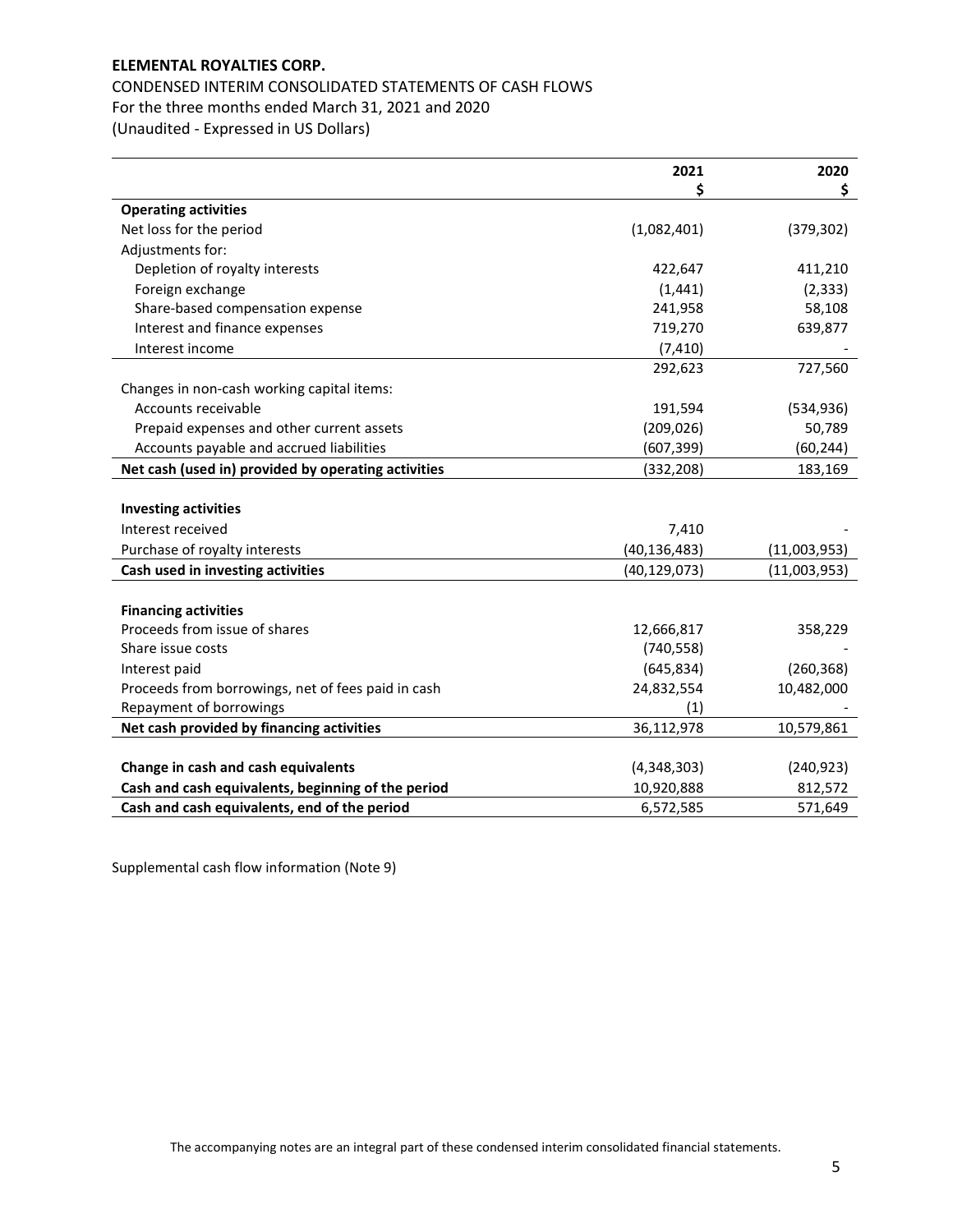# CONDENSED INTERIM CONSOLIDATED STATEMENTS OF CHANGES IN EQUITY

For the three months ended March 31, 2021 and 2020

(Unaudited - Expressed in US Dollars)

|                                            |            |               |                |                      | Equity      |             |                |                     |
|--------------------------------------------|------------|---------------|----------------|----------------------|-------------|-------------|----------------|---------------------|
|                                            |            |               |                |                      | component   |             |                |                     |
|                                            | Ordinary   |               | Contributed    | <b>Subscriptions</b> | convertible |             |                |                     |
|                                            | shares     | Share capital | <b>Surplus</b> | received             | loan        | <b>AOCI</b> | <b>Deficit</b> | <b>Total Equity</b> |
|                                            | #          | \$            | Ś              | Ś                    | Ś           | Ś           | \$             | Ś.                  |
|                                            |            |               |                |                      |             |             |                |                     |
| Balance as at December 31, 2019            | 19,542,629 | 6,388,098     | 348,648        | 7,185                |             | (970)       | (370,070)      | 6,372,891           |
| Issued during the period:                  |            |               |                |                      |             |             |                |                     |
| For cash, net of issue costs               | 496,272    | 361,007       |                | (7, 185)             |             |             |                | 353,822             |
| Pursuant to royalty acquisition            | 1,374,683  | 1,000,000     |                |                      |             |             |                | 1,000,000           |
| Subscriptions received                     |            |               |                | 4,407                |             |             |                | 4,407               |
| Convertible loan equity component          |            |               |                |                      | 124,929     |             |                | 124,929             |
| Share-based compensation expense           |            |               | 58,108         |                      |             |             |                | 58,108              |
| Loss and comprehensive loss for the period |            |               |                |                      |             | (54,099)    | (379, 302)     | (433, 401)          |
| Balance, March 31, 2020                    | 21,413,584 | 7,749,105     | 406,756        | 4,407                | 124,929     | (55,069)    | (749, 372)     | 7,480,756           |
| Issued during the period:                  |            |               |                |                      |             |             |                |                     |
| For cash                                   | 19,678,594 | 18,819,818    |                | (4, 407)             |             |             |                | 18,815,411          |
| Less: finders' fees                        |            | (1,083,461)   |                |                      |             |             |                | (1,083,461)         |
| Less: other cash issuance costs            |            | (171, 482)    |                |                      |             |             |                | (171, 482)          |
| Deemed issued by Elemental to acquire      |            |               |                |                      |             |             |                |                     |
| Fengro                                     | 753,706    | 732,426       |                |                      |             |             |                | 732,426             |
| For bonus                                  | 10,325     | 7,511         |                |                      |             |             |                | 7,511               |
| Pursuant to conversion of loan             | 2,406,322  | 2,459,596     |                |                      | (124, 929)  |             |                | 2,334,667           |
| To settle fees on loan                     | 196,207    | 190,250       |                |                      |             |             |                | 190,250             |
| To settle loan                             | 65,996     | 87,963        |                |                      |             |             |                | 87,963              |
| Share-based compensation expense           |            |               | 671,738        |                      |             |             |                | 671,738             |
| Loss and comprehensive loss for the period |            |               |                |                      |             | 95,252      | (2, 251, 336)  | (2, 156, 084)       |
| Balance as at December 31, 2020            | 44,524,734 | 28,791,726    | 1,078,494      |                      | $\sim$      | 40,183      | (3,000,708)    | 26,909,695          |
| Issued during the period:                  |            |               |                |                      |             |             |                |                     |
| For cash                                   | 10,748,132 | 12,666,817    |                |                      |             |             |                | 12,666,817          |
| Less: finders' fees                        |            | (584, 203)    |                |                      |             |             |                | (584, 203)          |
| Less: other cash issuance costs            |            | (207, 441)    |                |                      |             |             |                | (207, 441)          |
| Pursuant to royalty acquisition            | 13,065,100 | 15,000,000    |                |                      |             |             |                | 15,000,000          |
| Pursuant to loan as a finance cost         | 653,255    | 769,870       |                |                      |             |             |                | 769,870             |
| Share-based compensation expense           |            |               | 241,958        |                      |             |             |                | 241,958             |
| Loss and comprehensive loss for the period |            |               |                |                      |             | (1, 441)    | (1,082,401)    | (1,083,842)         |
| Balance as at March 31, 2021               | 68,991,221 | 56,436,769    | 1,320,452      |                      | ÷.          | 38,742      | (4,083,109)    | 53,712,854          |

The accompanying notes are an integral part of these condensed interim consolidated financial statements.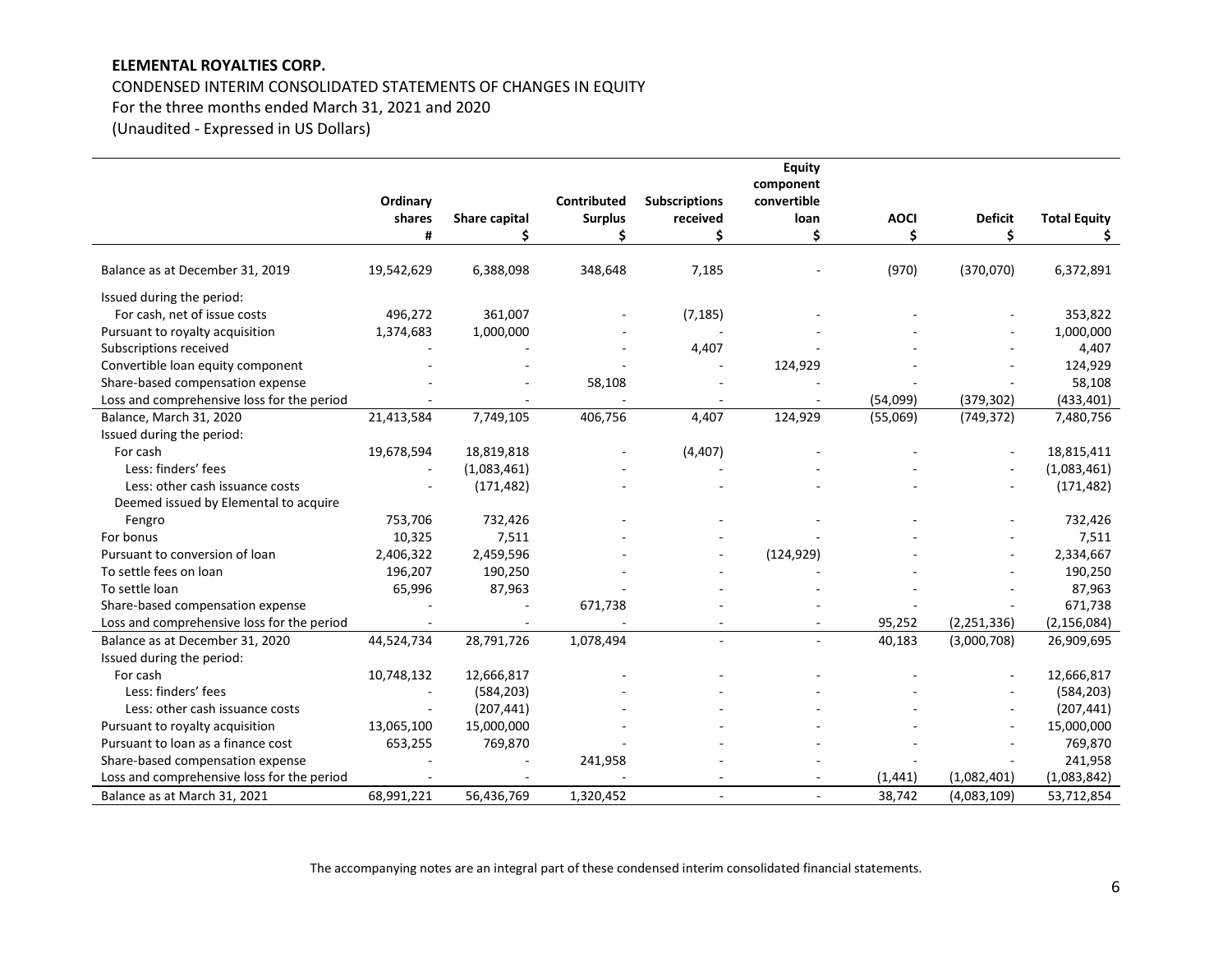## 1. NATURE OF OPERATIONS

Elemental Royalties Corp. (the "Company", "Elemental" or "ERC") was incorporated on March 11, 2014 under the laws of the Province of British Columbia. The Company is primarily involved in the acquisition of precious metal royalties. The head office and principal address is 880 – 580 Hornby Street, Vancouver, British Columbia, Canada. The Company's common shares trade on the TSX Venture Exchange under the ticker symbol "ELE" and the OTCQX market under the trading symbol "ELEMF".

The outbreak of the COVID-19 pandemic in March 2020 may have a potential impact on the mining operations in which the Company holds royalty interests and receives revenues. The Company is closely monitoring the impact and mitigating actions by each of the mine operators and is pleased to note there has been no significant disruption to operations and in turn, royalty revenues to date. The diversified royalty interests held by the Company across a number of different mine operators and geographical locations significantly mitigate this risk.

## 2. BASIS OF PRESENTATION

## (A) Statement of compliance

These unaudited condensed interim consolidated financial statements have been prepared in accordance with International Financial Reporting Standards ("IFRS") as issued by the International Accounting Standards Board ("IASB") applicable to the preparation of interim financial statements, including IAS 34, Interim Financial Reporting. The condensed interim consolidated financial statements should be read in conjunction with the annual consolidated financial statements for the year ended December 31, 2020.

The Company uses the same accounting policies and methods of computation as in the annual consolidated financial statements for the year ended December 31, 2020.

The financial statements are presented in US Dollars rounded to the nearest dollar. The notation "\$" represents US dollars and "CAD\$" represents Canadian dollars.

The financial statements were approved by the board and authorized for issue on May 26, 2021.

### (B) Basis of consolidation

These condensed interim consolidated financial statements include the accounts of the Company and its subsidiaries listed in the following table:

|                                          | Country of               | <b>Functional</b>  | % Equity Interest as |
|------------------------------------------|--------------------------|--------------------|----------------------|
| <b>Name</b>                              | Incorporation            | <b>Currency</b>    | at March 31, 2021    |
|                                          |                          |                    |                      |
| Elemental Royalties Limited              | <b>BVI</b>               | US dollars         | 100%                 |
| Elemental One Limited                    | <b>BVI</b>               | US dollars         | 100%                 |
| Elemental Royalties (Australia) Pty Ltd. | Australia                | US dollars         | 100%                 |
| Sanembaore Sarl Pty Ltd.                 | Australia                | Australian dollars | 100%                 |
| Elemental Resources Limited              | <b>England and Wales</b> | Pound Sterling     | 100%                 |
| Elemental (Finance) Limited              | Canada                   | Canadian dollars   | 100%                 |

The results of each subsidiary will continue to be included in the consolidated financial statements of the Company until the date the Company's control over the subsidiary ceases. Control is defined as the exposure, or rights, to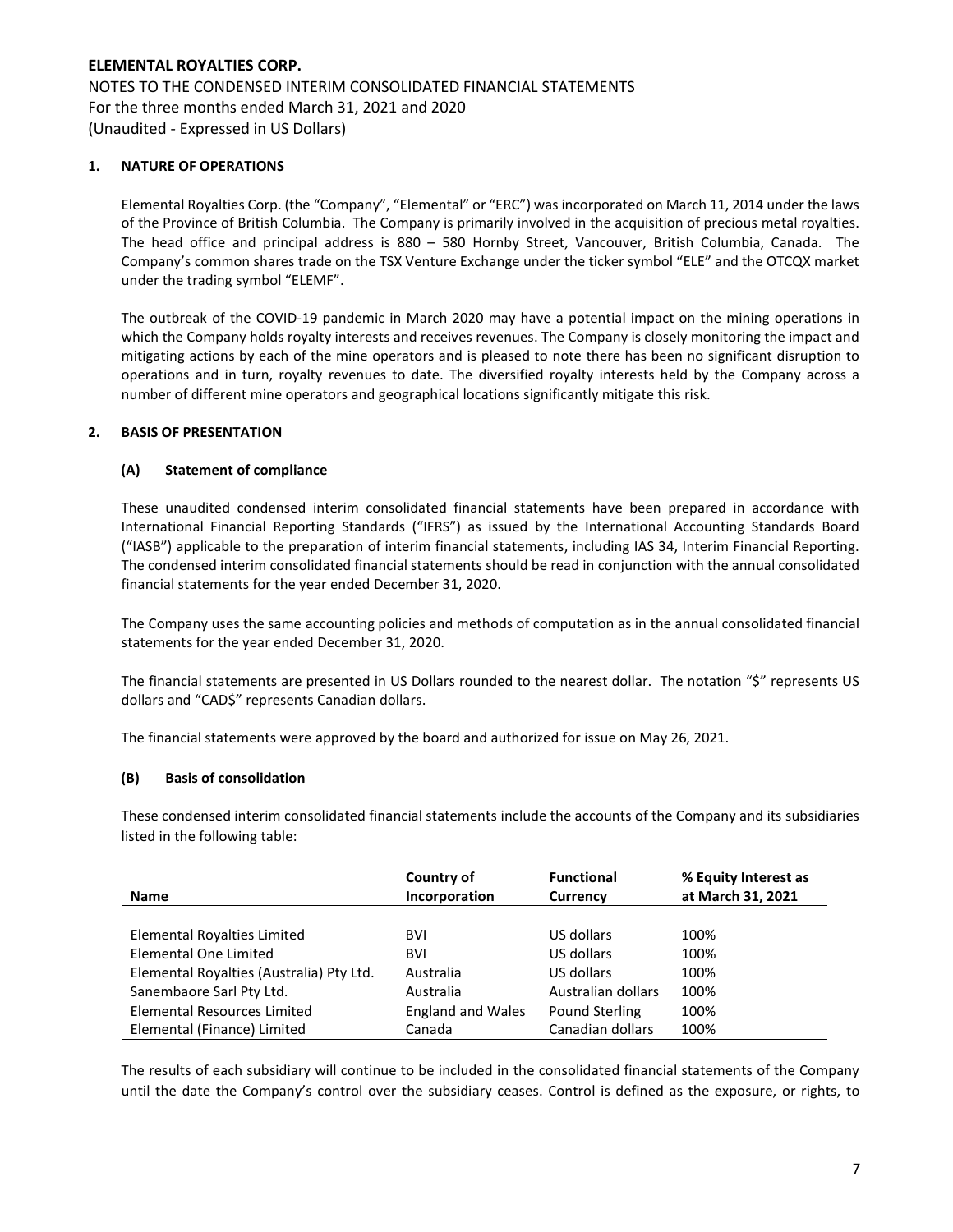variable returns from involvement with an investee and the ability to affect those returns through power over the investee. All intercompany transactions and balances have been eliminated.

## (C) Critical accounting estimates and judgements

The Company uses the same critical accounting estimates and judgements as those that applied to the annual consolidated financial statements for the year ended December 31, 2020.

### 3. ACCOUNTS RECEIVABLE

|                           | March 31, | December 31, |
|---------------------------|-----------|--------------|
|                           | 2021      | 2020         |
|                           |           |              |
| Accrued royalty income    | 868,768   | 1,081,944    |
| Other receivables         | 43.469    | 21,887       |
| Total accounts receivable | 912,237   | 1,103,831    |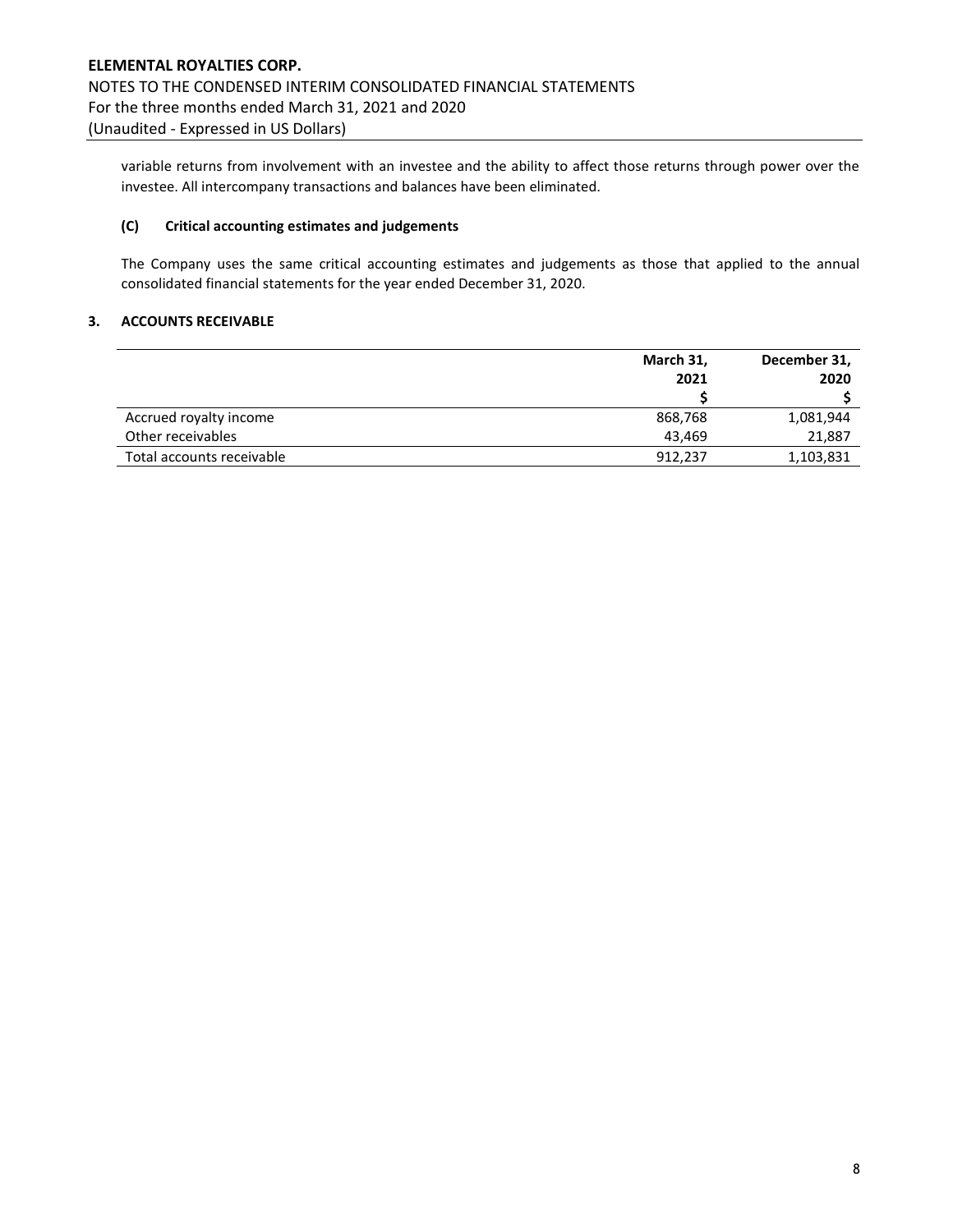NOTES TO THE CONDENSED INTERIM CONSOLIDATED FINANCIAL STATEMENTS For the three months ended March 31, 2021 and 2020 (Unaudited - Expressed in US Dollars)

# 4. ROYALTY INTERESTS

|                                 | Kwale      | Panton Sill              | Mount<br>Pleasant        | Amancaya    | Mercedes                 | Wahgnion                 | Karlawinda      | Laverton                 | Western<br>Queen         |             |
|---------------------------------|------------|--------------------------|--------------------------|-------------|--------------------------|--------------------------|-----------------|--------------------------|--------------------------|-------------|
|                                 | Kenya<br>Ś | Australia<br>\$          | Australia<br>\$          | Chile<br>\$ | Mexico<br>\$             | Burkina Faso<br>\$       | Australia<br>\$ | Australia<br>\$          | Australia<br>\$          | Total<br>\$ |
| Balance, December 31,<br>2019   | 498,321    | 94,219                   | 424,584                  | 2,763,447   | 999,001                  |                          |                 |                          |                          | 4,779,572   |
| Additions                       |            | $\overline{\phantom{0}}$ |                          |             | $\overline{\phantom{a}}$ | 12,512,158               |                 | $\overline{\phantom{a}}$ |                          | 12,512,158  |
| Depletion                       | (168, 329) | $\overline{\phantom{a}}$ | (647)                    | (723, 124)  | $\overline{\phantom{a}}$ | (797, 117)               |                 | $\overline{\phantom{a}}$ |                          | (1,689,217) |
| Foreign exchange<br>translation |            | $\overline{\phantom{a}}$ | 42,788                   |             |                          |                          |                 |                          | $\overline{\phantom{a}}$ | 42,788      |
| Balance, December 31,<br>2020   | 329,992    | 94,219                   | 466,725                  | 2,040,323   | 999,001                  | 11,715,041               |                 |                          | $\overline{\phantom{a}}$ | 15,645,301  |
| Additions                       |            | $\overline{\phantom{a}}$ |                          |             |                          | $\overline{\phantom{a}}$ | 37,164,772      | 16,071,252               | 2,008,906                | 55,244,930  |
| Depletion                       | (46, 524)  |                          | $\overline{\phantom{a}}$ | (136, 488)  | $\sim$                   | (239, 635)               |                 |                          |                          | (422, 647)  |
| Balance, March 31,<br>2021      | 283,468    | 94,219                   | 466,725                  | 1,903,835   | 999,001                  | 11,475,406               | 37,164,772      | 16,071,252               | 2,008,906                | 70,467,584  |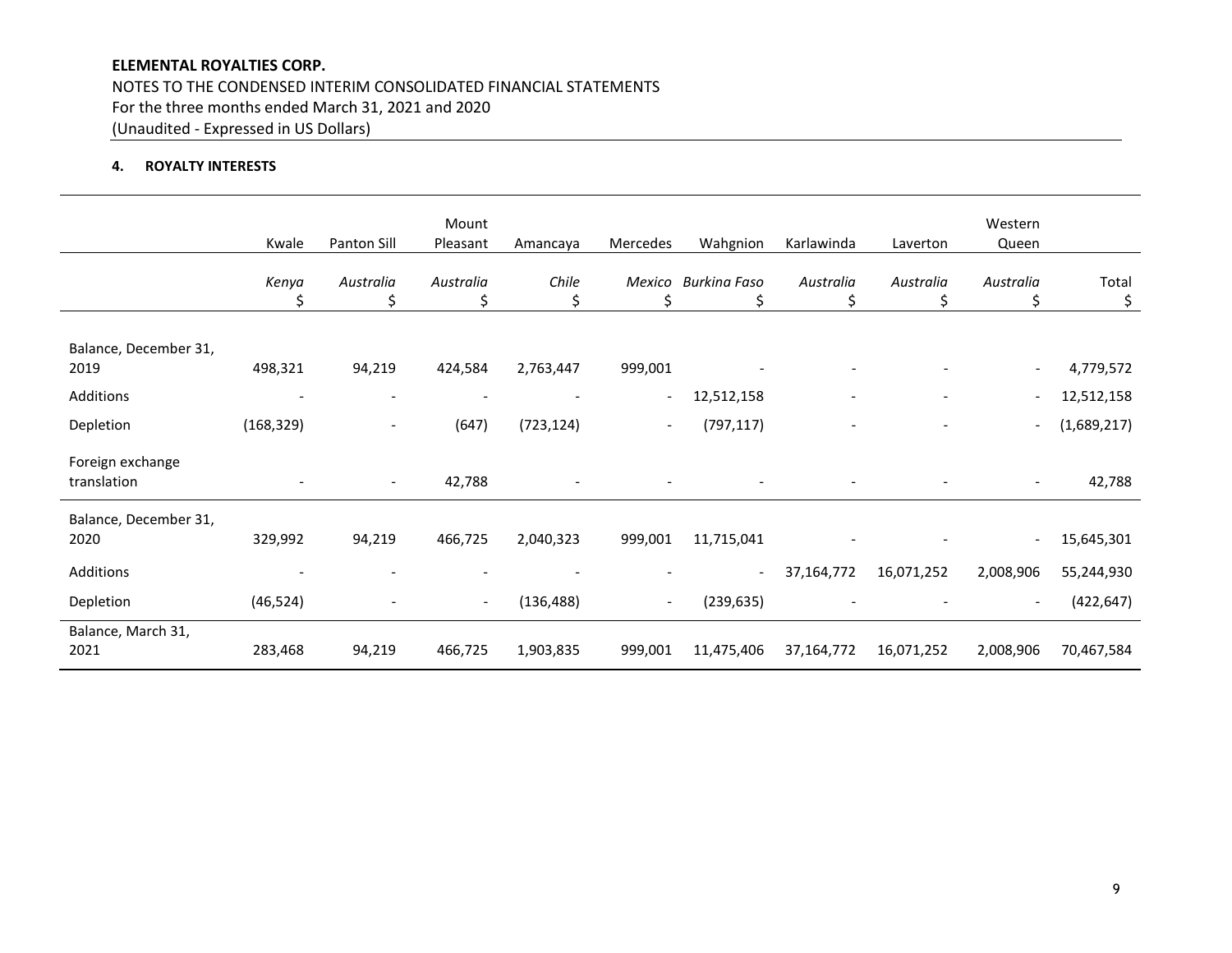# ELEMENTAL ROYALTIES CORP. NOTES TO THE CONDENSED INTERIM CONSOLIDATED FINANCIAL STATEMENTS For the three months ended March 31, 2021 and 2020 (Unaudited - Expressed in US Dollars)

The following table summarizes the Company's total revenue from royalty interests during the three months ended March 31, 2021 and 2020:

|                                      | 2021               | 2020               |
|--------------------------------------|--------------------|--------------------|
| Kwale                                |                    |                    |
| Amancaya                             | 153,396<br>366,450 | 141,361<br>601,463 |
| Wahgnion                             | 628,559            | 469,839            |
|                                      |                    |                    |
| Total revenue from royalty interests | 1,148,405          | 1,212,663          |

#### Kwale

In February 2017 the Company acquired a 0.25% gross revenue royalty ("GRR") royalty on the Kwale mineral sands mine located 50 kilometres south of Mombasa in Kenya, from Acacia Mining Plc (LON: ACA) for cash consideration of \$937,500. The Kwale mine is operated by Base Resources Limited, an Australian-based, African-focused mineral sands producer and developer which is dual-listed on the Australian Securities Exchange (ASX: BSE) and the London Alternative Investment Market (AIM: BSE).

### Panton Sill

The Company acquired a 0.5% net smelter return ("NSR") royalty on the Panton Sill project, located about 60km north of Halls Creek in the East Kimberley region of Western Australia, from Fevertree Resources Pty Ltd in February 2017 for the consideration of \$90,000, settled by the issue of shares of the Company. The Panton Sill project is owned by Panoramic Resources Limited, a base metal mining and exploration company which is listed on the Australian Securities Exchange (ASX: PAN).

#### Mount Pleasant

In December 2017 the Company acquired a royalty interest consisting of the lesser of either 5% net profit interest ("NPI") or AU\$10/Ounce royalty on the Mount Pleasant operations, located 40km northwest of Kalgoorlie in Western Australia, from a subsidiary of the Carlton & United Breweries Company for cash consideration of AU\$600,000. A deferred payment of AU\$400,000 is due at the point a decision is taken to mine a refractory portion of the resource and funds committed to its development. The Mount Pleasant mine is operated by Zijin Mining Group, a large Chinese international mining company engaged in the exploration and mining of gold, copper, zinc and other mineral resources, which is dual-listed on the Hong Kong Stock Exchange (HKSE: 2899) and the Shanghai Stock Exchange (SSEC: 601899).

#### Amancaya

In July 2018 the Company acquired a 2.25% NSR royalty on the Amancaya gold-silver mine, located in northern Chile approximately 200km south east of Antofagasta, from Yamana Gold Inc (TSX: YRI) for cash consideration of \$3.55m. The Amancaya mine is operated by Austral Gold Limited, a producer and explorer of precious metals which is duallisted on the Australian Securities Exchange (ASX: AGD) and the Toronto Venture Exchange (TSX-V: AGLD).

#### Mercedes

In July 2018 the Company acquired a 1% NSR royalty on the Mercedes gold-silver mine, located in the State of Sonora in northern Mexico, 300km south of Tucson Arizona, from Yamana Gold Inc (TSX: YRI) for cash consideration of \$950,000. The Mercedes mine is operated by Equinox Gold Corp (TSX: EQX) following the completion of its acquisition of Premier Gold Mines Limited on April 7, 2021.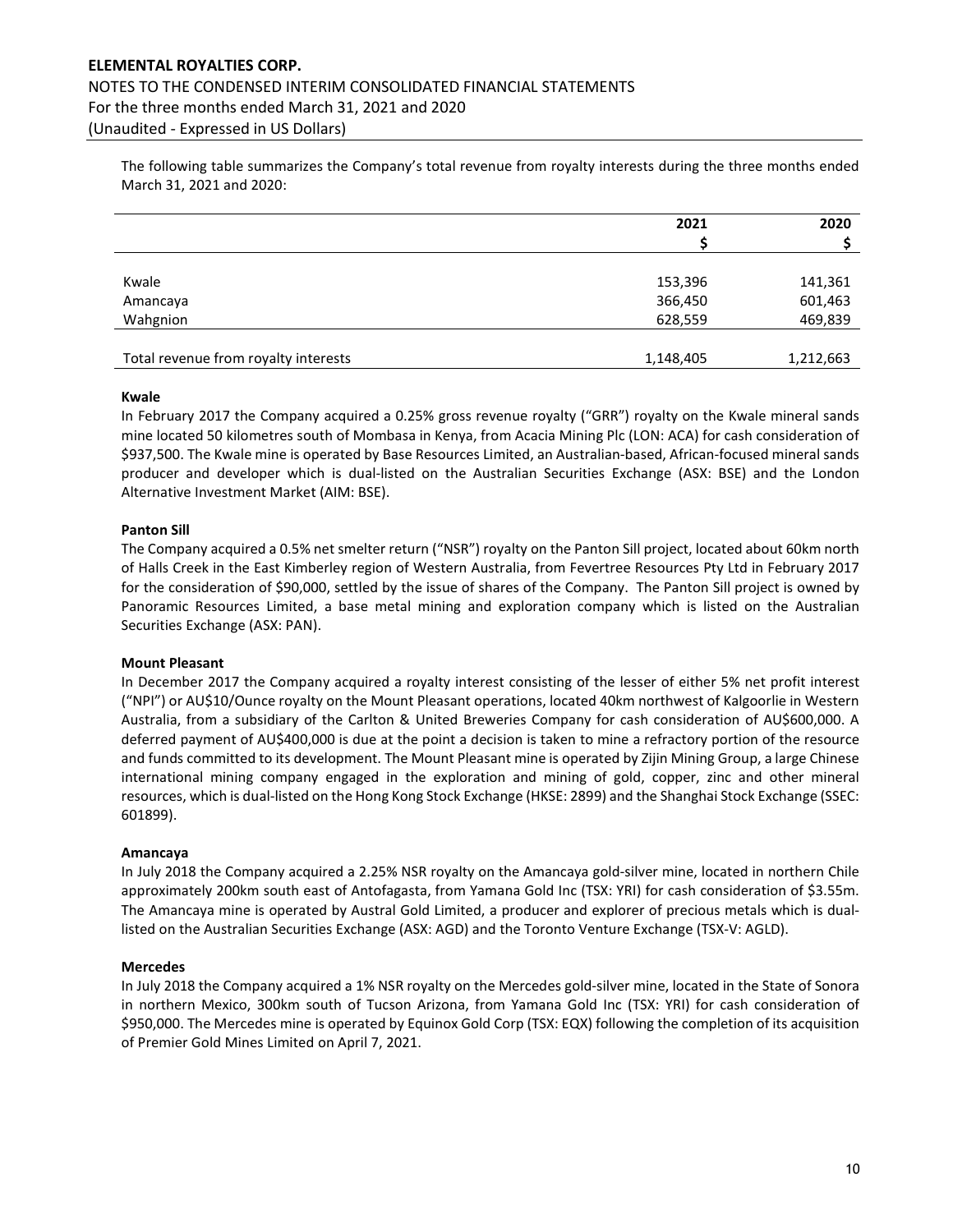# Wahgnion

On December 13, 2019, the Company entered into a Binding Heads of Agreement between the Company and the Vendor pursuant to which the Company agreed to acquire 100% of the issued capital of Sanembaore Sarl Pty Ltd ("SNB"), a company incorporated under the laws of Australia. SNB's principal asset was a 1% NSR royalty over Teranga Gold's Wahgnion project in Burkina Faso. The acquisition closed on January 29, 2020. The Wahgnion mine is operated by Endeavour Mining (TSX: EDV) following the completion of its acquisition of Teranga Gold Corp. on February 10, 2021.

In consideration for SNB, the Company paid a total of \$12,500,000 consisting of \$11,500,000 and issued 1,374,683 common shares (issued on January 16, 2020 at the fair value of \$1,000,000). The final payment as well as a late interest payment of \$73,014 was made on January 23, 2020. As SNB had no net assets other than the Wahgnion royalty, the purchase price and acquisition costs to acquire SNB were allocated to royalty interests.

A Director of the Company owned a 30% interest in the Vendor; given this minority ownership position, the Vendor was considered to be an arm's length party.

### South32 Portfolio

On February 9, 2021, the Company completed the acquisition of a portfolio of three gold royalties from South32 Limited ("South32 Portfolio"). The South32 portfolio included the following key assets: Karlawinda, Laverton and Western Queen. As consideration for the transaction, the Company made a cash payment of \$40,000,000 and issued 13,065,100 common shares to South32.

As at December 31, 2020, the Company had incurred deferred acquisition costs of \$108,447 for legal fees, due diligence costs and other fees related to the acquisition of these royalties. During the three months ended March 31, 2021, the Company incurred a further \$136,483 for legal fees, due diligence and other related fees.

The Company allocated the purchase price of the South32 Portfolio to Karlawinda (\$37,164,772), Laverton (\$16,071,252) and Western Queen (\$2,008,906).

## Karlawinda

Elemental acquired a 2% NSR royalty on the Karlawinda gold project in February 2021 as part of the acquisition of the South32 Portfolio. The Karlawinda Gold Project is located in the Pilbara region of Western Australia, 70km by road south-east of the town of Newman. The Karlawinda gold project is operated by Capricorn Metals Ltd (ASX: CMM).

#### Laverton

Elemental acquired a 2% GRR royalty on the Laverton gold project in Feb 2021 as part of the acquisition of the South32 Portfolio. The Laverton gold project is located in the Eastern Goldfields region of Western Australia, surrounding the town of Laverton, approximately 250km north of Kalgoorlie. Elemental's interest is a 2% Gross Revenue Royalty payable on certain licences held by Focus Minerals Ltd. (ASX: FML).

## Western Queen

Elemental acquired a A\$6-20/oz royalty on the Western Queen gold project in Feb 2021 as part of the acquisition of the South32 Portfolio. The Western Queen gold project lies 110km north-west of Mt Magnet within the Yalgoo mineral field of Western Australia. The Company's interest is a A\$6-20/oz royalty over the 9.8km<sup>2</sup> Western Queen Central Mine and associated prospects held by Rumble Resources Ltd. (ASX: RTR).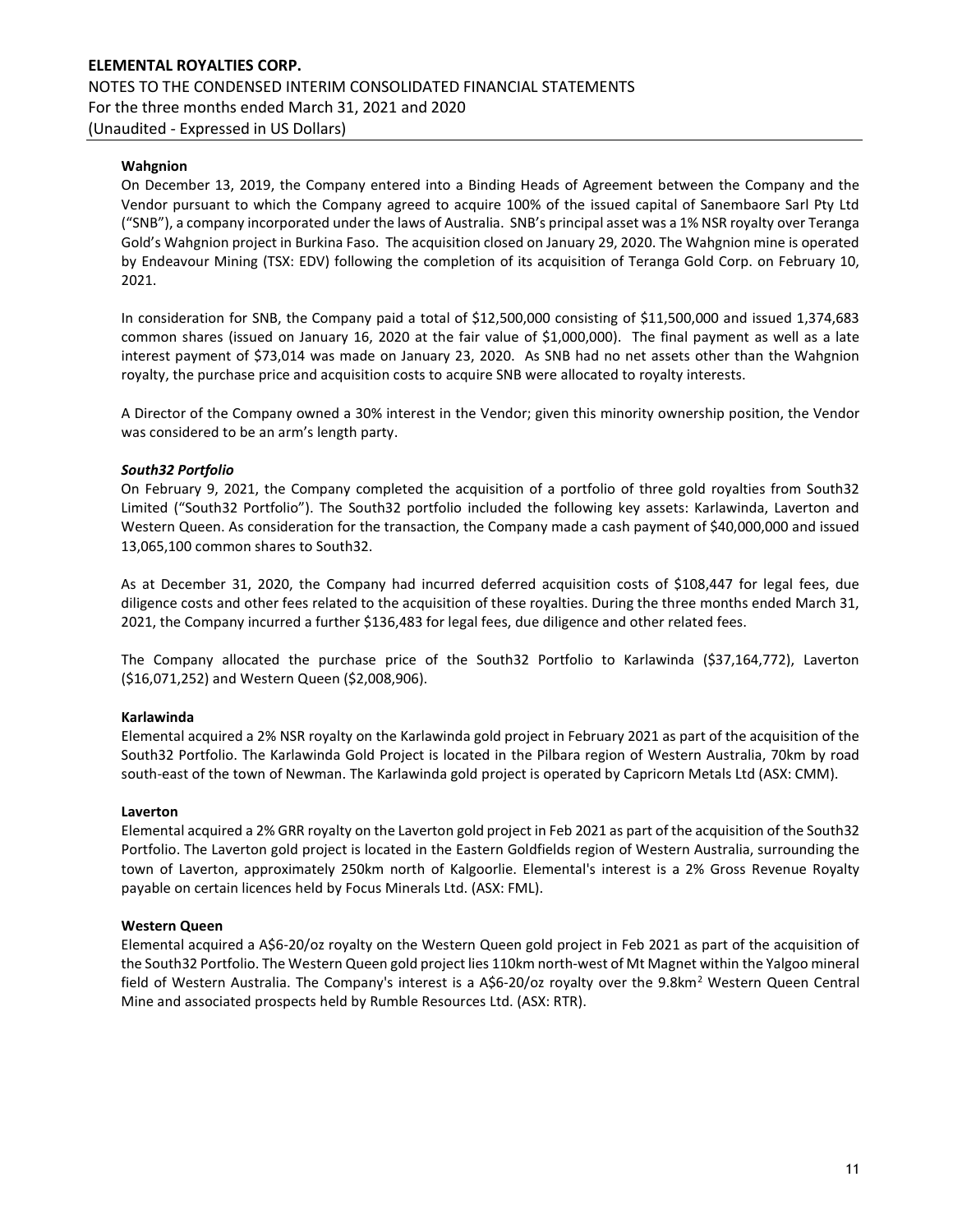# 5. BORROWINGS

|                                                        | March 31,   | December 31, |
|--------------------------------------------------------|-------------|--------------|
|                                                        | 2021        | 2020         |
|                                                        |             |              |
| Opening balance                                        |             |              |
| Additions from credit facility                         | 25,000,000  | 8,500,000    |
| Additions from convertible loan                        |             | 2,000,000    |
| Allocation to equity component of convertible loan     |             | (124, 929)   |
| Accretion of convertible loan                          |             | 124,929      |
| <b>Transaction costs</b>                               | (1,039,620) | (113, 933)   |
| Amortization of transaction costs and arrangement fees | 73,436      | 113,933      |
| Additions from the reverse takeover                    |             | 172,666      |
| Foreign exchange loss on loan                          |             | 2,676        |
| Repayments – ordinary shares                           |             | (2,087,963)  |
| Repayments - cash                                      | (1)         | (8,587,378)  |
| Closing balance                                        | 24,033,816  |              |

### Credit Facility

On December 19, 2019, the Company entered into a Credit Agreement with Sprott Private Resource Lending ("Sprott"), an arm's length party, pursuant to which the Company would be provided with a \$8,500,000 senior secured credit facility (the "Sprott Credit Facility"). On January 23, 2020, the Company received \$8,500,000 from the Sprott Credit Facility.

The Sprott Credit Facility bore interest at a rate of 11.50% per annum paid monthly, maturing on July 23, 2020 and was secured by all assets of the Company. The Sprott Credit Facility required the Company to maintain cash and working capital balances of greater than \$1.0 million.

On July 1, 2020, the Sprott Credit Facility was amended with a revised maturity date of August 23, 2020.

On August 7, 2020, the Company repaid \$8,499,999 of principal. The principal balance remaining on the Sprott Credit Facility was \$1, which was repaid during the three months ended March 31, 2021.

On December 29, 2020, the Sprott Credit Facility was amended and the Company entered into an Amended and Restated Credit Agreement with Sprott, an arms' length party, pursuant to which the Company would be provided with a \$25,000,000 senior secured credit facility (the "Amended Sprott Credit Facility"). On February 9, 2021, the Company received \$25,000,000 from the Amended Sprott Credit Facility.

The Amended Sprott Credit Facility bears interest at a rate of 9% per annum plus the greater of (i) LIBOR and (ii) 1%, paid monthly, matures on January 31, 2023 and is secured by all assets of the Company. The Amended Sprott Credit Facility requires the Company to maintain cash and working capital balances of greater than \$1.0 million, which it has done.

Interest rate benchmark reform ("Reform") is a global reform of interest rate benchmarks, which includes the replacement of some interbank offered rates ("IBOR") with alternative benchmark rates. The Company is currently working with the lender to assess the potential alternatives to the use of LIBOR.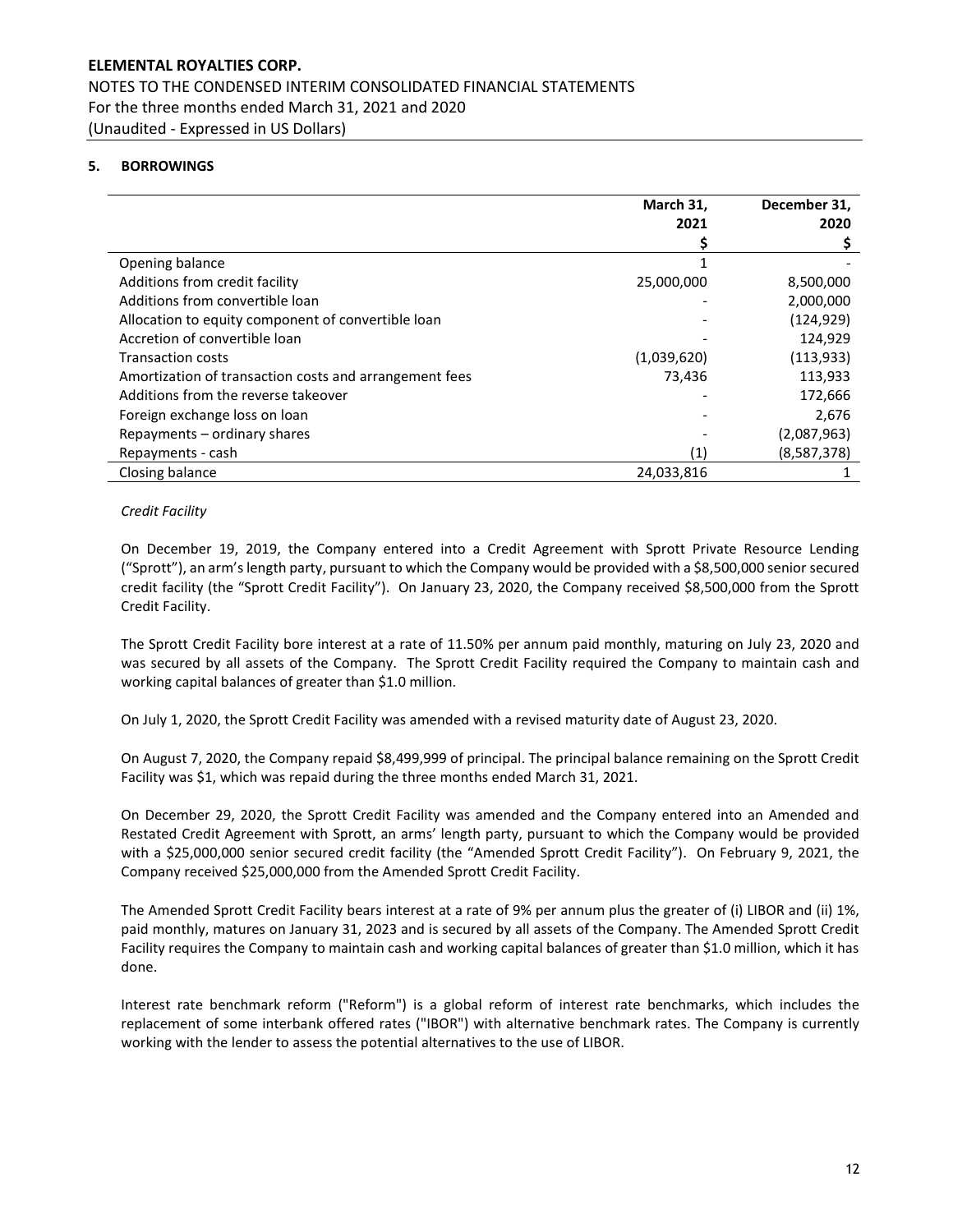# ELEMENTAL ROYALTIES CORP. NOTES TO THE CONDENSED INTERIM CONSOLIDATED FINANCIAL STATEMENTS For the three months ended March 31, 2021 and 2020 (Unaudited - Expressed in US Dollars)

On February 8, 2021, the Company issued 653,255 common shares to Sprott as a finance cost at the fair value of \$769,870. As at March 31, 2021, the Company had incurred costs of \$269,750 for legal fees and other fees in connection with the facility. The financing costs associated with the credit facility will be accreted up to the maturity date.

During the three months ended March 31, 2021, the Company recorded interest expense of \$645,834 (2020 - \$187,354) and amortization of transaction costs of \$73,436 (2020 - \$35,133) on the Amended Sprott Credit Facility and the Sprott Credit Facility.

# 6. SHARE CAPITAL

## a) Authorized

The Company's authorized share structure consists of an unlimited number of common shares without par value.

## b) Share activities

Details of equity transactions during the three months ended March 31, 2021 are as follows:

- 1) On February 8, 2021, the Company completed a private placement of 10,748,132 common shares at CAD\$1.50 (\$1.18) per common share for gross proceeds of CAD\$16,122,198 (\$12,666,817). In connection with the private placement, the Company paid CAD\$743,568 (\$584,203) of cash finders' fees and incurred additional legal fees and other cash issuance costs of CAD\$241,618 (\$207,441).
- 2) On February 8, 2021, the Company issued 13,065,100 common shares at CAD\$1.50 (\$1.18) per common share as part of the acquisition of the South32 royalty portfolio (Note 5); and
- 3) On February 8, 2021, the Company issued 653,255 common shares as a finance cost pursuant to the Amended and Restated Credit Agreement with Sprott (Note 6).

Details of equity transactions during the three months ended March 31, 2020 are as follows:

- 1) On January 7, 2020, the Company issued 496,272 common shares at \$0.73 per share to raise gross proceeds of \$361,008; and
- 2) On January 23, 2020, the Company issued 1,374,683 common shares at \$0.73 per share as part of the acquisition of SNB (Note 4).
- c) Stock options and performance share units

The Company has an incentive compensation plan for stock options, performance share units and restricted share units. The maximum number of shares reserved for issue under the plan shall not exceed 10% of the outstanding common shares of the Company, as at the date of the grant. The maximum number of common shares reserved for issue to any one person under the plan cannot exceed 5% of the issued and outstanding number of common shares at the date of the grant and the maximum number of common shares reserved for issue to a consultant or a person engaged in investor relations activities cannot exceed 2% of the issued and outstanding number of common shares at the date of the grant. The exercise price of each option granted under the plan may not be less than the Discounted Market Price (as that term is defined in the policies of the TSX-V). The vesting terms of the awards are in the sole discretion of the Board of Directors. Options may be granted for a maximum term of ten years from the date of the grant, are non-transferable and expire within 90 days of termination of employment or holding office as a director or officer of the Company.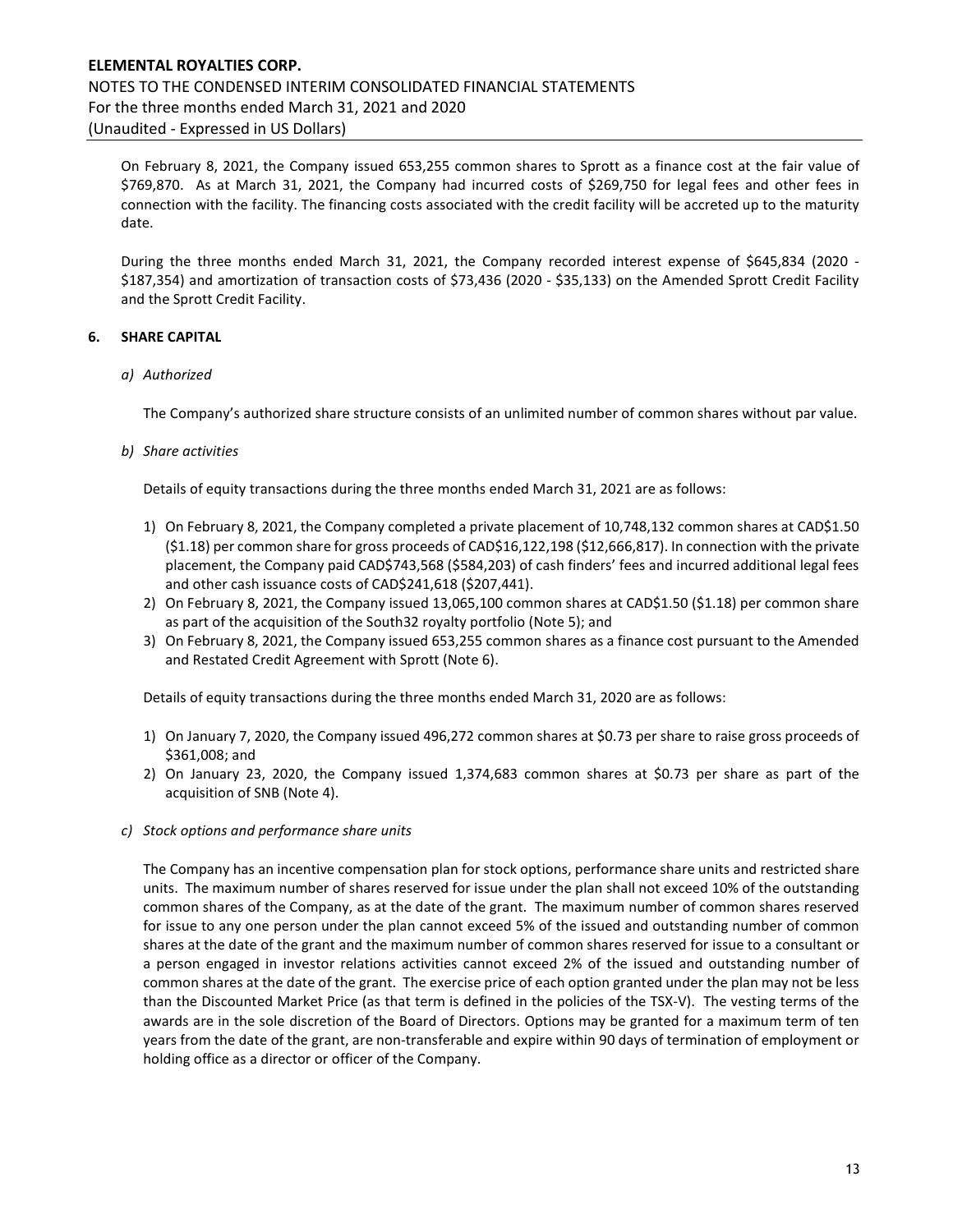### Stock options

Changes in share purchase options during the three months ended March 31, 2021 and during the year ended December 31, 2020 are as follows:

|                                             | Number of<br>stock options | Weighted<br>Average<br><b>Exercise Price</b> | Weighted<br>Average Life<br>(Years) |
|---------------------------------------------|----------------------------|----------------------------------------------|-------------------------------------|
| Outstanding, December 31, 2019              | -                          |                                              |                                     |
| Granted                                     | 900,000                    | CAD\$1.50                                    | 5.00                                |
|                                             |                            |                                              |                                     |
| Outstanding, December 31, 2020              | 900,000                    | CAD\$1.50                                    | 4.58                                |
| Outstanding, March 31, 2021                 | 900,000                    | CAD\$1.50                                    | 4.33                                |
| Outstanding and exercisable, March 31, 2021 |                            | CAD\$1.50                                    | $\overline{\phantom{a}}$            |

As at March 31, 2021, there were 900,000 stock options outstanding at CAD\$1.50 per share expiring on July 28, 2025. The stock options vest on July 28, 2021.

During the three months ended March 31, 2021, the Company recorded \$125,193 (2020 - \$nil) of share-based compensation to the statement of comprehensive loss based on the vesting of stock options.

#### Performance share units

The Company has certain performance share units ("PSUs") outstanding which were issued to directors and officers. Changes in PSUs during the three months ended March 31, 2021 and the year ended December 31, 2020 are as follows:

|                                             | Number of PSUs |
|---------------------------------------------|----------------|
| Outstanding, December 31, 2019              | 497,797        |
| Recapitalization transactions               |                |
| Pursuant to the reverse takeover            | (497, 797)     |
| Replacement PSUs issued                     | 2,395,109      |
| <b>Issued</b>                               | 500,000        |
|                                             |                |
| Outstanding, December 31, 2020              | 2,895,109      |
| Outstanding, March 31, 2021                 | 2,895,109      |
| Outstanding and exercisable, March 31, 2021 | 463,498        |

On June 14, 2018, the Company issued 2,395,109 PSUs to directors and officers, expiring on June 14, 2023. The PSUs vest once the Company's share price reaches between \$0.62 and \$1.25 per share and a period of time has passed. 463,498 PSUs vest after 2 years if the share price reaches \$0.62. The remaining PSUs vest after 3 years with 579,483 vesting if the share price reaches \$0.78, 579,483 if the share price reaches \$0.94 and 772,645 if the share price reaches \$1.25.

On July 28, 2020, the Company issued 500,000 PSUs to certain employees of Elemental. The PSUs vest once the Company's share price reaches between CAD\$1.70 and CAD\$2.20 per share and a period of time has passed as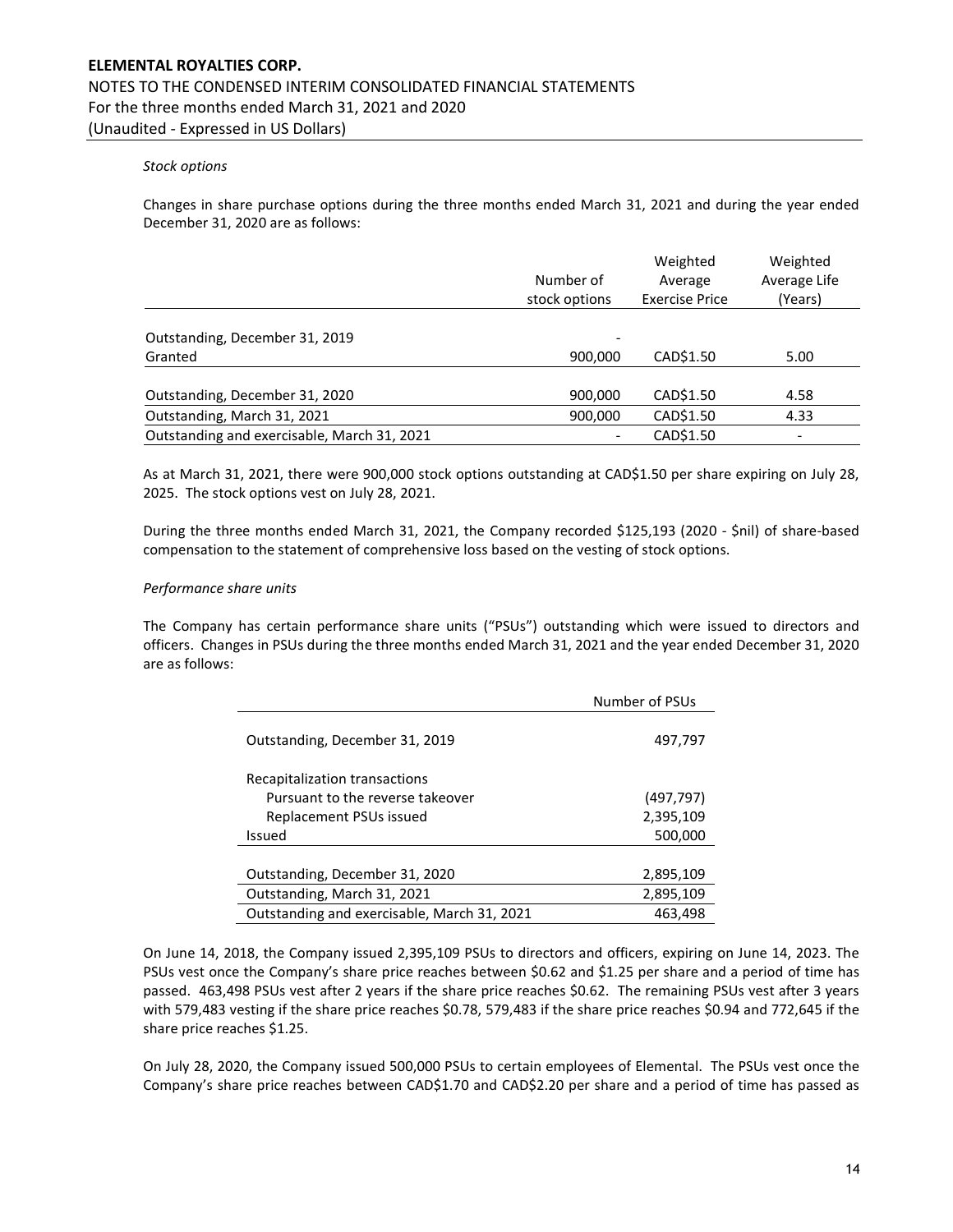follows: 160,000 PSUs vest after 2 years (July 28, 2022) if the share price reaches CAD\$1.70 and 340,000 PSUs vest after 3 years (July 28, 2023) if the share price reaches CAD\$2.20.

The fair value of the performance share units was estimated using the fair value of a common share at the grant date and various probabilities of the likelihood of the Company's stock price reaching the targets.

During the three months ended March 31, 2021, the Company recorded \$116,765 (2020 - \$58,108) of share-based compensation to the statement of comprehensive loss based on the vesting of PSUs.

#### d) Escrowed Shares

On completion of the Transaction, certain principals of Elemental entered into a Tier 1 Value Escrow Agreement with the TSX Venture Exchange and Computershare Trust Company of Canada, as escrow agent, in respect of 9,564,143 Elemental common shares and 2,760,109 PSUs for aggregate escrowed securities of 12,324,252. Under the terms of the Escrow Agreement, 25% of such escrowed securities were released upon closing (July 30, 2020) with subsequent 25% releases occurring 6, 12, and 18 months from closing. These escrow shares have been and will be released as follows:

| Date of Automatic Timed Release                          | Amount of Escrow Shares Released   |  |
|----------------------------------------------------------|------------------------------------|--|
|                                                          |                                    |  |
| On the date that the Company's common shares were listed |                                    |  |
| on the TSX-V, July 30, 2020                              | 1/4 of the escrow shares           |  |
| 6 months after the listing date (January 30, 2021)       | 1/4 of the escrow shares           |  |
| 12 months after the listing date (July 30, 2021)         | 1/4 of the escrow shares           |  |
| 18 months after the listing date (January 30, 2022)      | The remainder of the escrow shares |  |

As at March 31, 2021, 4,782,072 common shares and 1,380,055 PSUs remained in escrow.

#### e) Basic and diluted loss per share

During the three months ended March 31, 2021, potentially dilutive common shares totaling 3,795,109 (2020: 2,395,109) were not included in the calculation of basic and diluted loss per share because their effect was antidilutive. Potentially dilutive common shares are from PSUs and stock options.

#### 7. OPERATING EXPENSES BY NATURE

|                                                               | March 31,<br>2021 | March 31,<br>2020 |
|---------------------------------------------------------------|-------------------|-------------------|
| Salary, fees and pension                                      | 247,370           | 99,726            |
| Corporate administration                                      | 117,360           | 79,074            |
| Listing and filing fees                                       | 43,393            |                   |
| Professional fees and consulting fees                         | 115,817           | 85,871            |
| Total operating expenses, including reverse takeover expenses | 523,940           | 264,671           |
| Less: reverse takeover expenses                               |                   | (12,096)          |
| Total operating expenses                                      | 523,940           | 252,575           |